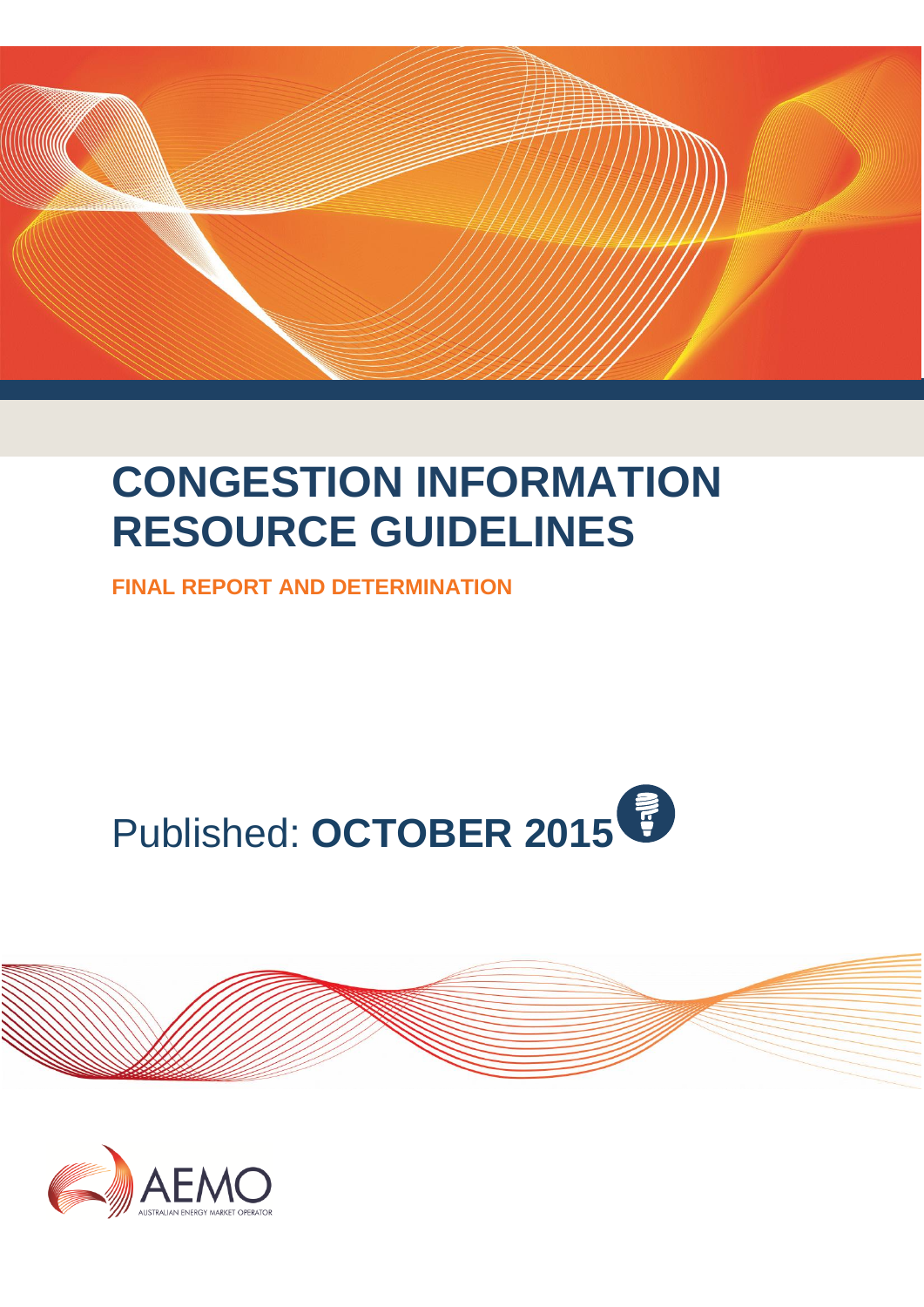

### <span id="page-1-0"></span>EXECUTIVE SUMMARY

The publication of this Final Report and Determination (**Final Report**) finalises the Rules consultation process conducted by AEMO to amend the Congestion Information Resource Guidelines (**CIR Guidelines**) under the National Electricity Rules (**NER**).

AEMO's original proposal was to revise the CIR Guidelines to:

- a) Remove the requirement to undertake annual consultations. Instead, AEMO proposes to undertake consultations as needed, but in any event, at least every three years.
- b) Cancel a number of low-benefit/high-cost items from the list of "Items Requested for the CIR".

An addendum to the 1st stage notice considered the proposal for cessation of the Quarterly Mis-pricing Reporting based on the submission from from National Generators Forum to the 2013 CIR Guidelines consultation<sup>1</sup>.

In response to the 1st stage notice, AEMO received only one submission, from GDF SUEZ Australian Energy (**GDFSAE**).

GDFSAE supported the Congestion Information Resource (**CIR**) in general as well as AEMO's proposal to cease annual consultations and to undertake consultations as needed, but at least every three years. GDFSAE also requested a more user-friendly publication of some constraint-related data.

No submissions were received to the second stage notice.

AEMO has amended the CIR Guidelines to:

- a) Provide an GDFSAE's request for more user-friendly publication of some constraint-related data.
- b) Remove Quarterly Mis-pricing Reporting.

AEMO's final determination is to revise the CIR Guidelines in the form published on AEMO's website at: http://www.aemo.com.au/Consultations/National-Electricity-Market/2015-Congestion-Information-Resource-Guidelines-Consultation.

<sup>1</sup> See:

1

http://sharedocs/sites/cm/sd/Congestion%20Information%20Resource/Consultation%202013/NGF%20Response%20to%202013%20 CIR%20first%20stage.pdf.

Australian Energy Market Operator Ltd ABN 94 072 010 327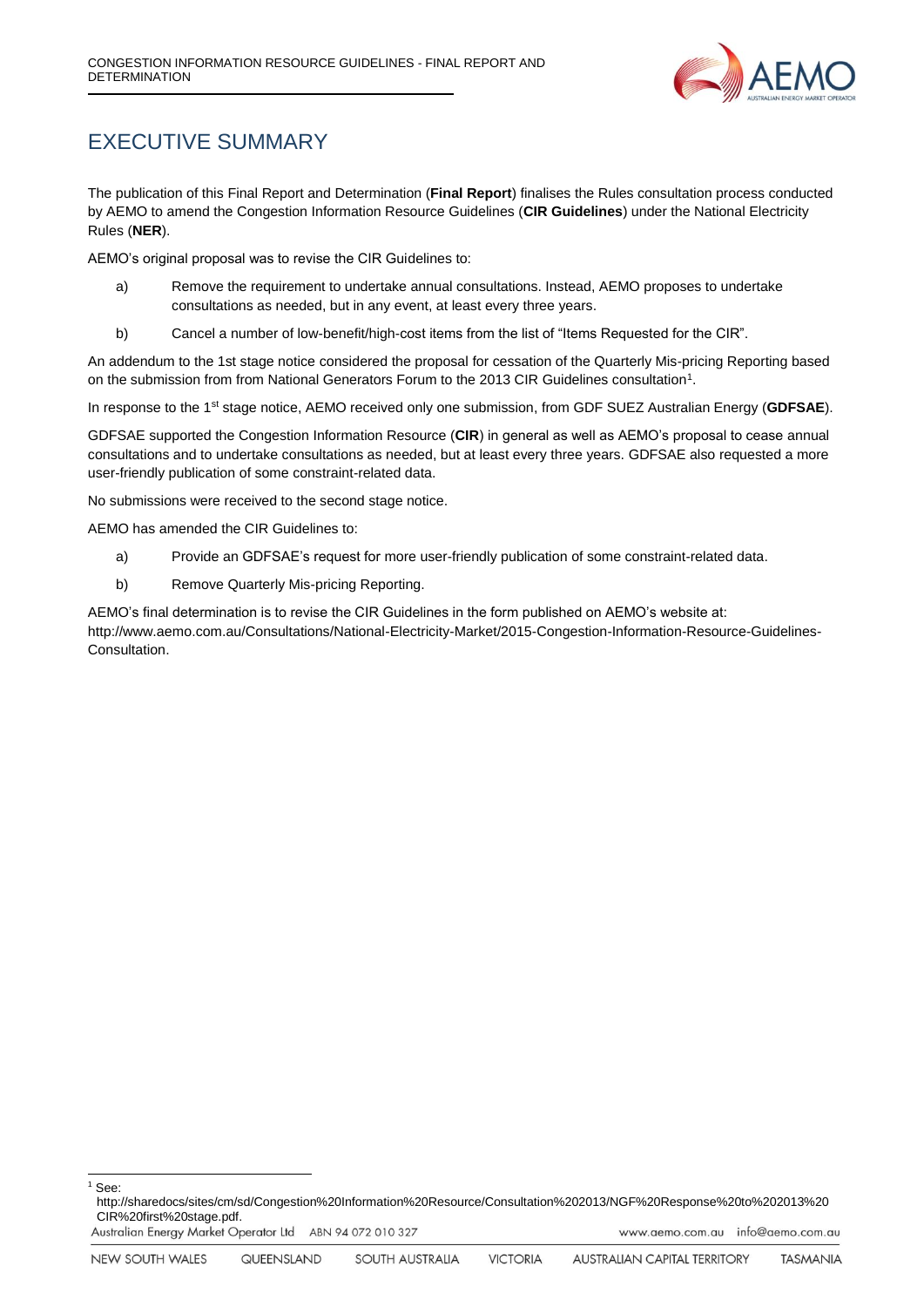

# **Contents**

| $\mathbf 1$                                               |  |  |  |  |
|-----------------------------------------------------------|--|--|--|--|
| $\overline{2}$                                            |  |  |  |  |
| 2.1                                                       |  |  |  |  |
| 2.2                                                       |  |  |  |  |
| 2.3                                                       |  |  |  |  |
| 2.4                                                       |  |  |  |  |
| $\overline{\mathbf{3}}$                                   |  |  |  |  |
| $\overline{\mathbf{4}}$                                   |  |  |  |  |
|                                                           |  |  |  |  |
| Appendix B - Summary of Submissions and AEMO Responses  7 |  |  |  |  |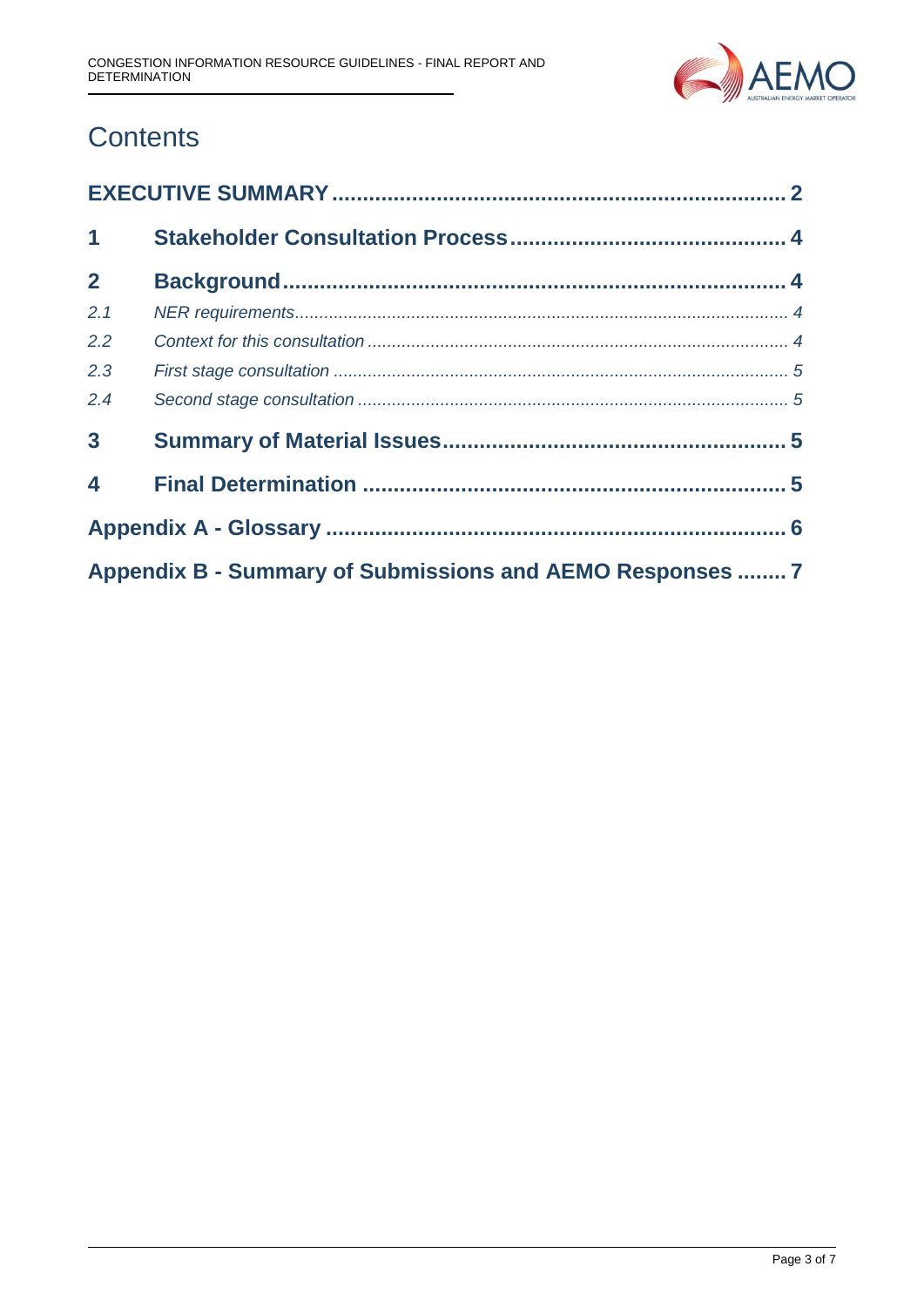

# <span id="page-3-0"></span>**1 Stakeholder Consultation Process**

As required by clause 3.7A(m) of the NER, AEMO has consulted on the CIR Guidelines in accordance with the Rules consultation process in rule 8.9.

AEMO's timeline for this consultation is outlined below. Future dates may be adjusted depending on the number and complexity of issues raised in submissions.

| <b>DELIVERABLE</b>                                                    | <b>INDICATIVE DATE</b> |
|-----------------------------------------------------------------------|------------------------|
| Notice of first stage consultation and draft CIR guidelines published | 7 May 2015             |
| First stage submissions closed                                        | 19 June 2015           |
| Draft Report & Notice of second stage consultation published          | 10 August 2015         |
| Submissions due on Draft Report                                       | 25 August 2015         |
| Final Report published                                                | 15 October 2015        |

The publication of this Final Report marks the conclusion of the consultation.

<span id="page-3-1"></span>Note that there is a glossary of terms used in this Final Report at **Appendix A**.

## **2 Background**

#### <span id="page-3-2"></span>**2.1 NER requirements**

The NER specifies:

3.7A(k) AEMO must develop and publish guidelines (the congestion information resource guidelines) in relation to:

- (1) the categories of information to be contained in the congestion information resource including the source of that information;
- (2) the scope and type of information to be provided by Transmission Network Service Providers in accordance with paragraphs (n) and (o);
- (3) the processes to be implemented by AEMO to obtain the information from Transmission Network Service Providers in accordance with paragraphs (n) and (o);
- (4) the determination of the intervals for updating and publishing the congestion information resource under paragraph (e); and
- (5) the processes to be implemented by AEMO for providing Registered Participants with information under paragraph (g).
- 3.7A(l) AEMO must develop and publish the first congestion information resource guidelines in accordance with the Rules consultation procedures by 1 September 2010 and there must be a set of congestion information resource guidelines available and up to date at all times after that date.
- 3.7A(m) AEMO must amend the congestion information resource guidelines in accordance with the Rules consultation procedures.

#### <span id="page-3-3"></span>**2.2 Context for this consultation**

The existing CIR Guidelines calls for AEMO to undertake consultations with interested parties annually. The previous consultation was undertaken mid 2014 causing a new consultation to be undertaken in mid 2015.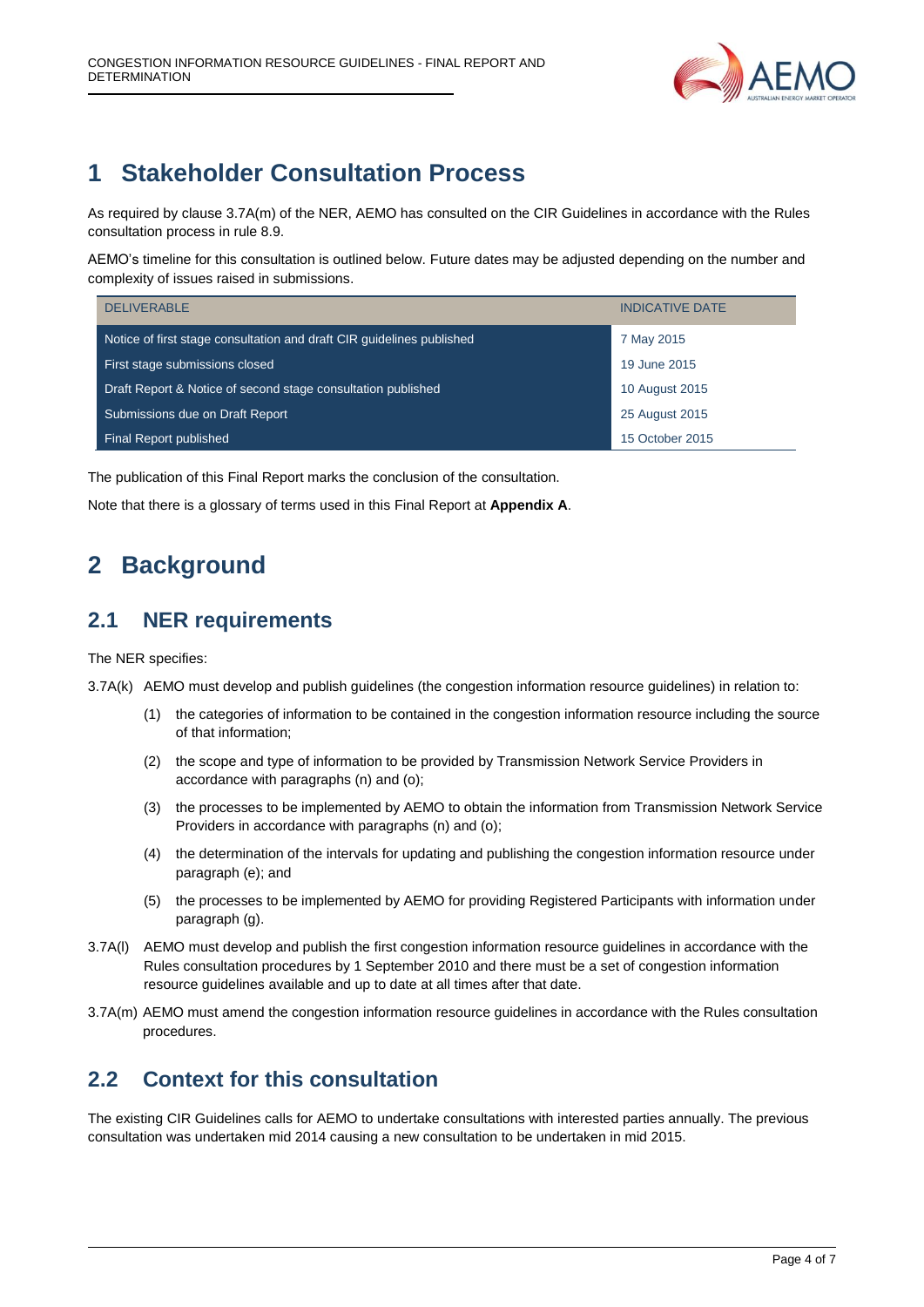

#### <span id="page-4-0"></span>**2.3 First stage consultation**

AEMO issued a Notice of First Stage Consultation on 7 May 2015. The matters for consultation were:

- 1. The quality, relevance and frequency of information provided under the existing CIR Guidelines.
- 2. Suggestions of what additional information stakeholders consider should be included in the CIR Guidelines, including explanations of the value to stakeholders.
- 3. What current congestion-related information AEMO could stop publishing with no or little loss of value for stakeholders.
- 4. AEMO's proposal to revise the CIR Guidelines to:
	- a) Remove the requirement to undertake annual consultations. Instead, AEMO proposes to undertake consultations as needed, but in any event, at least every three years.
	- b) Cancel a number of low-benefit/high-cost items from the list of "Items Requested for the CIR".

A consultation draft of the CIR Guidelines was published with the  $1<sup>st</sup>$  stage notice<sup>2</sup>.

An addendum to the 1st stage notice argued for the cessation of the Quarterly Mis-pricing Reporting.

AEMO received one written submission in the first stage of consultation.

This has been published on AEMO's website at: http://www.aemo.com.au/Consultations/National-Electricity-Market/2015-Congestion-Information-Resource-Guidelines-Consultation.

#### <span id="page-4-1"></span>**2.4 Second stage consultation**

<span id="page-4-2"></span>AEMO issued a Notice of Second Stage Consultation on 11 August 2015. No submissions were received.

# **3 Summary of Material Issues**

A number of issues were raised by GDFSAE in the first stage submission, but none of the were considered material. A detailed summary of these issues together with AEMO's responses, is contained in **Appendix B**.

# <span id="page-4-3"></span>**4 Final Determination**

1

To account for the issues raised by GDFSAE and the addendum to the 1<sup>st</sup> stage notice, AEMO has amended the CIR Guidelines to:

- a) Provide an update of request highlighted by GDFSAE
- b) Remove Quarterly Mis-pricing Reporting.

AEMO's determination is to revise the CIR Guidelines in the form published on AEMO's website at: http://www.aemo.com.au/Consultations/National-Electricity-Market/2015-Congestion-Information-Resource-Guidelines-Consultation.

<sup>2</sup> See[: http://www.aemo.com.au/Consultations/National-Electricity-Market/2015-Congestion-Information-Resource-Guidelines-](http://www.aemo.com.au/Consultations/National-Electricity-Market/2015-Congestion-Information-Resource-Guidelines-Consultation)**[Consultation](http://www.aemo.com.au/Consultations/National-Electricity-Market/2015-Congestion-Information-Resource-Guidelines-Consultation)**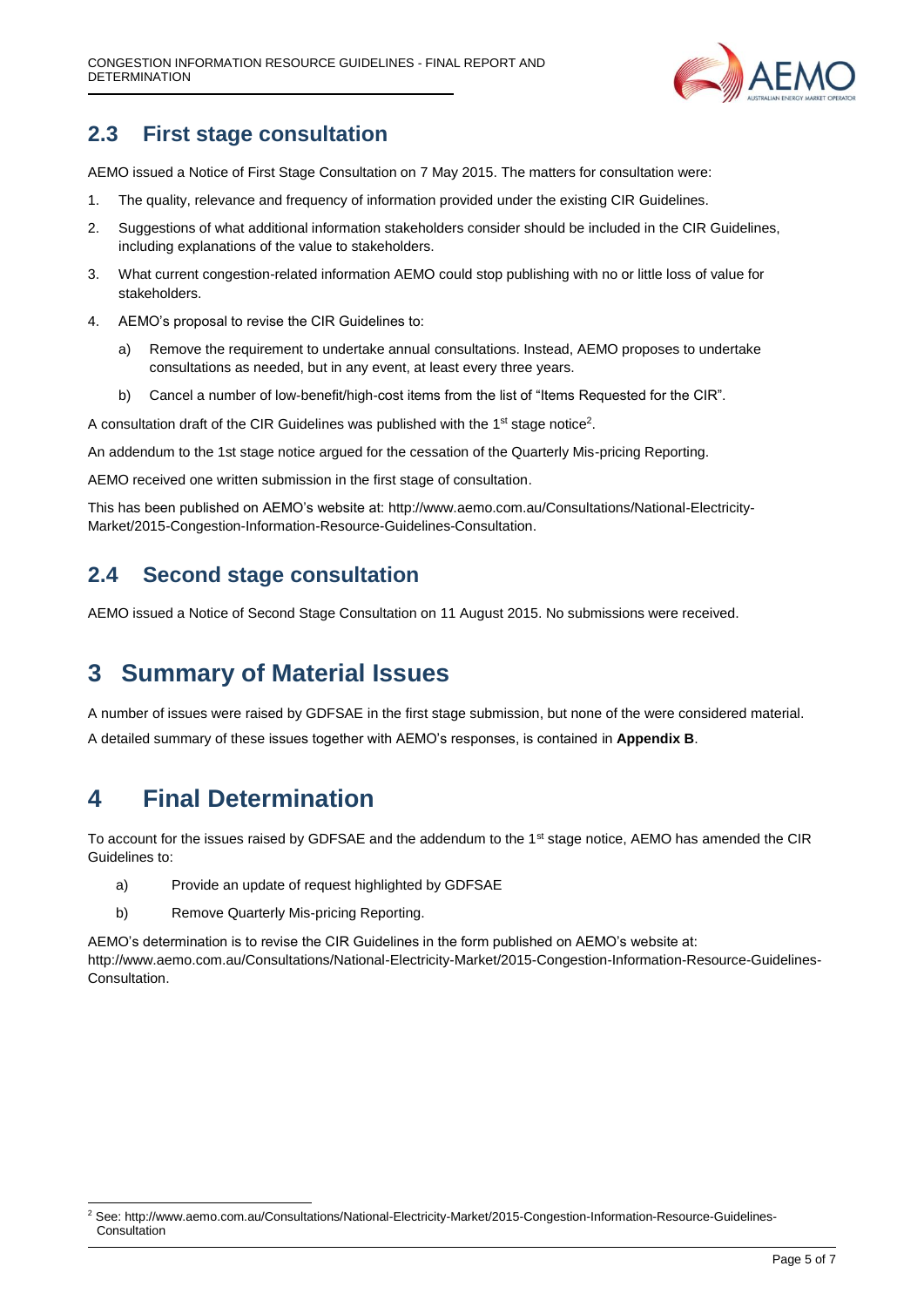

# <span id="page-5-0"></span>**Appendix A - Glossary**

| <b>TERM OR ACRONYM</b> | <b>MEANING</b>                         |  |
|------------------------|----------------------------------------|--|
| <b>CIR</b>             | <b>Congestion Information Resource</b> |  |
| <b>GDFSAE</b>          | <b>GDF SUEZ Australian Energy</b>      |  |
| <b>NEM</b>             | <b>National Electricity Market</b>     |  |
| <b>NER</b>             | <b>National Electricity Rules</b>      |  |